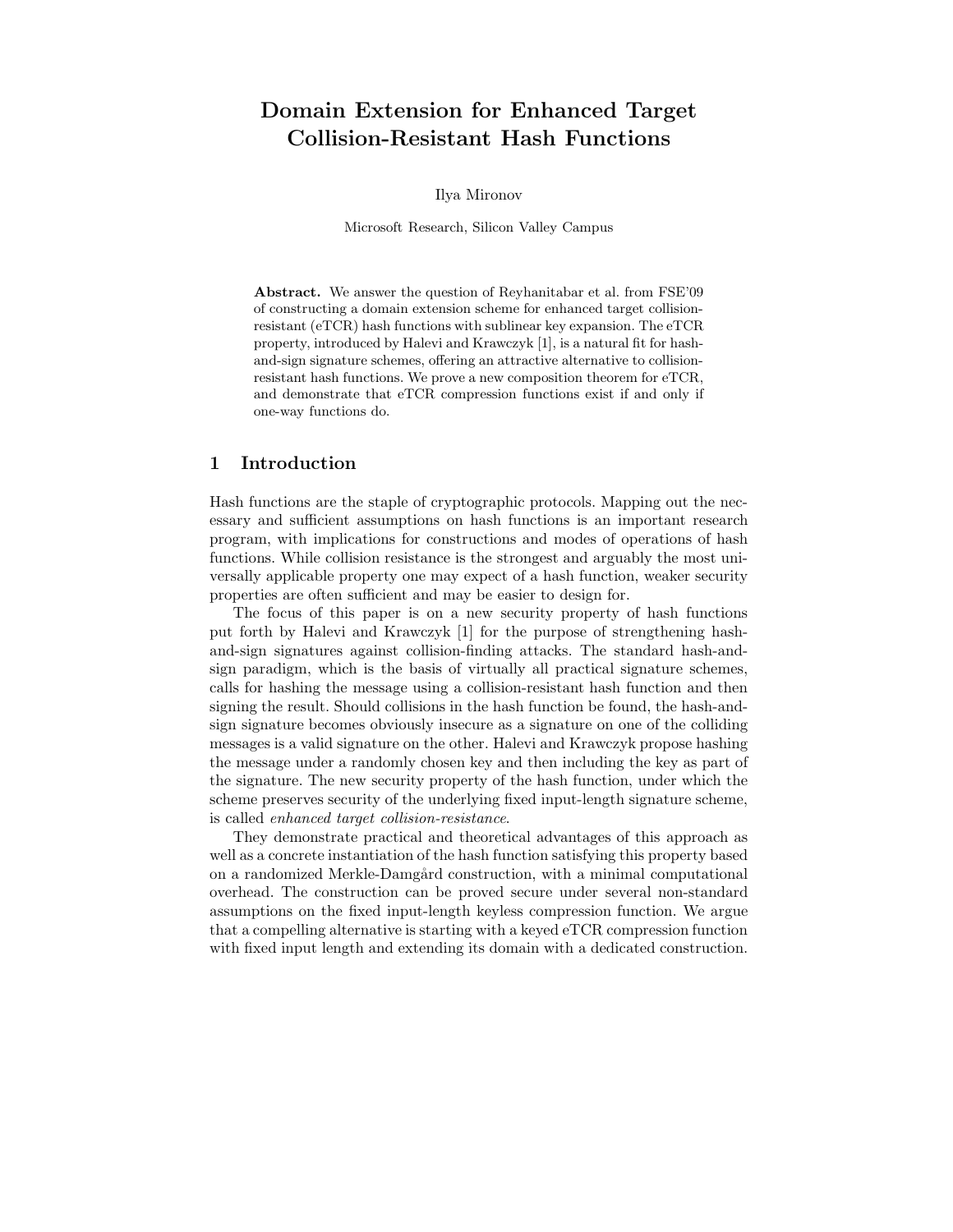The question of domain extension for eTCR was first considered by Reyhanitabar et al. [2] who found that only one of many known domain extension schemes preserves the eTCR property and this construction expands the key linearly, rendering it impractical for application in signatures. In the main contribution of this paper we propose a new eTCR-preserving domain extension scheme with logarithmic key expansion thus settling the open question from [2].

The organization of the paper is as follows. In Sections 2, 3, 4 we survey prior and related work, recall standard definitions, and give an overview of domain extension techniques. In Section 5 we consider the question of placing eTCR in the complexity-theoretic hierarchy of hardness assumptions and prove that eTCR compression functions may be constructed from one-way functions. Finally, we introduce a new domain extension scheme in Section 6 and instantiate it in Section 7.

# 2 Related Work

The hash-and-sign paradigm for cryptographic signatures goes back to the Rabin signature scheme [3], where the hash function was used for message compression and, rather presciently, for input randomization (see also  $[4]$ ). The notion of collision-resistant hash functions, which are essential for the signatures' security, was formally defined by Damgård [5]. All standards for digital signatures in use today are based on some variant of the hash-and-sign paradigm. In fact, first standards of dedicated hash functions, such as MD2, MD5, or SHA [6–8], were explicitly aimed at securing digital signature schemes.

Security of most practical signature schemes cannot be argued based on the collision-resistance property of the hash function alone. Instead, proofs are given in the random oracle model, where the hash function is replaced by an ideal functionality with oracle access [9, 10].

As part of a larger research program of reducing hardness assumptions necessary for proving security of various cryptographic primitives, a series of seminal papers reduced existence of secure signatures to that of one-way functions [11– 13] (see also Katz and Koo [14] for a complete proof and Haitner et al. [15] for an alternative proof of the last reduction). The crucial intermediate step of the construction, proposed by Naor and Yung, is *universal one-way hash functions* (UOWHFs), also known as target collision-resistant (TCR) hashes.

TCR hashes appear to be a fundamentally weaker primitive than collisionresistant hashes, and thus may be easier to construct, as evidenced by the work of Simon [16]. He showed that collision-resistant hashes cannot be built using one-way functions in a black-box manner, as opposed to target collision-resistant hashes that can. In practice, collision-resistance of standardized hash functions has been under assault recently, starting with remarkable attacks on the MD and SHA families by Wang et al. [17–20].

The attacks spurred interest in using hash functions that are less fragile than collision-resistant hashes. Even before that, the Cramer-Shoup signature scheme [21], which was a first efficient short signature scheme provable in the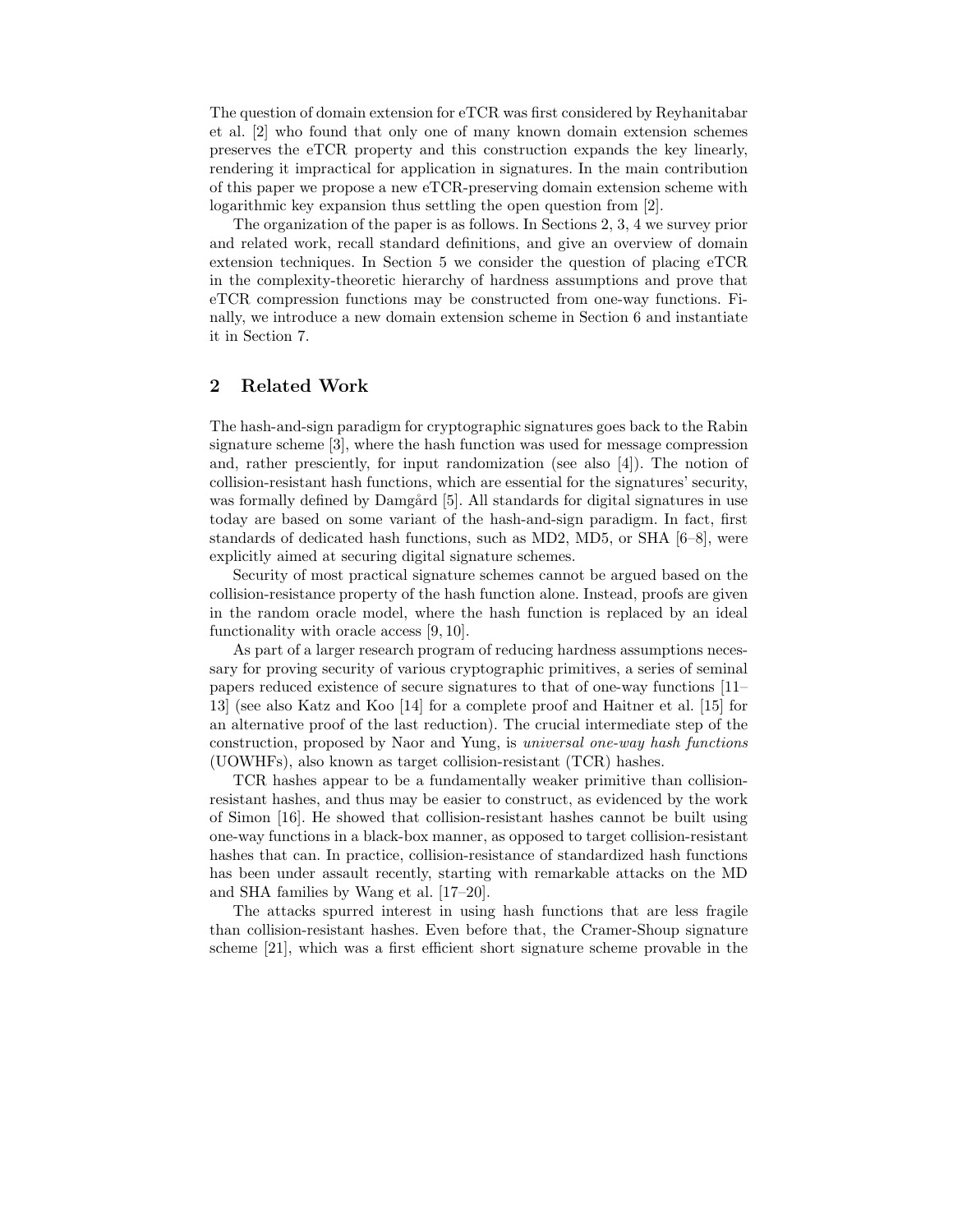standard model, included a TCR hash as an option. The main difficulty in using TCR hashes as a drop-in replacement for broken or vulnerable collision-resistant functions is in handling the key, since the TCR hashes are keyed unlike keyless collision-resistant hashes.

Moreover, the key of a TCR hash cannot be chosen ahead of time: to take advantage of its security guarantee the key must be chosen by the signer, signed and communicated as part of the signature. More concretely, if  $\sigma(\cdot)$  is a secure (existentially unforgeable [11]) signature scheme for fixed-length inputs and  $H_k(\cdot)$ is a TCR hash,  $\langle \sigma(k||H_k(M)), k \rangle$  where k is chosen at signing, will be a secure signature scheme for variable-length messages.

To address the problem of inflating the signature length, Mironov [22], generalized by Pasini and Vaudenay [23], suggests reusing the randomness already present in the signature scheme to key the TCR hash. A different approach, which is the main motivation for the present work, is due to Halevi and Krawczyk [1]. They propose a new security definition for hash functions, called *enhanced target collision-resistance* (eTCR), which allows one to leave out the hash function key from the signature's input. Namely, if the keyed hash function  $H_k(\cdot)$  satisfies the new definition, the following signature— $\langle \sigma(H_k(M)), k \rangle$ —inherits security of the  $\sigma(\cdot)$  scheme.

Constrained by backwards compatibility, Halevi and Krawczyk ingeniously replace legacy keyless hash functions in signature schemes such as RSA or DSA with a keyed eTCR function *without changing existing implementations of the signing algorithm*. Instead, they transform the message with a randomly chosen key, sign the output of the transformation, and append the key to the signature. Thus, their signature scheme takes the form of  $\langle \sigma(H(\text{RMX}_k(M))), k \rangle$ , where RMX is the keyed randomization scheme. A concrete specification of the RMX transform is available as a NIST special publication [24] and an IETF Internet draft [25]. The security of the combined signature scheme follows from existential unforgeability of  $\sigma(\cdot)$  and from  $H(\text{RMX}_k(\cdot))$ 's being eTCR if H is an iterative (based on the Merkle-Damgård scheme  $[26, 27]$ ) hash function whose compression function satisfies one of several non-standard cryptographic properties. For security of the RMX transform applied to blockcipher-based Davies-Meyer hash functions (i.e., most of current standards) see Gauravaram and Knudsen [28].

Given its practical significance, we consider the eTCR property as a natural and intriguing extension of target collision-resistance that can be studied on its own. Two fundamental questions arise in connection with a new definition of security for hash functions: its place in the hierarchy of hardness assumptions, and existence and efficiency of domain extension schemes. In other words, what is the simplest primitive eTCR can be reduced to, and once we have a fixed-length input eTCR, how can we apply it to arbitrary-length inputs? The first question was previously considered by Yasuda [29], which we revisit for *compressing* eTCR in Section 5. The second question was initially raised by Reyhanitabar et al. [2], who found that most known domain extension schemes do not preserve the eTCR property. The only construction on their list that does, achieves so by expanding the key linearly with the size of the message. They conclude the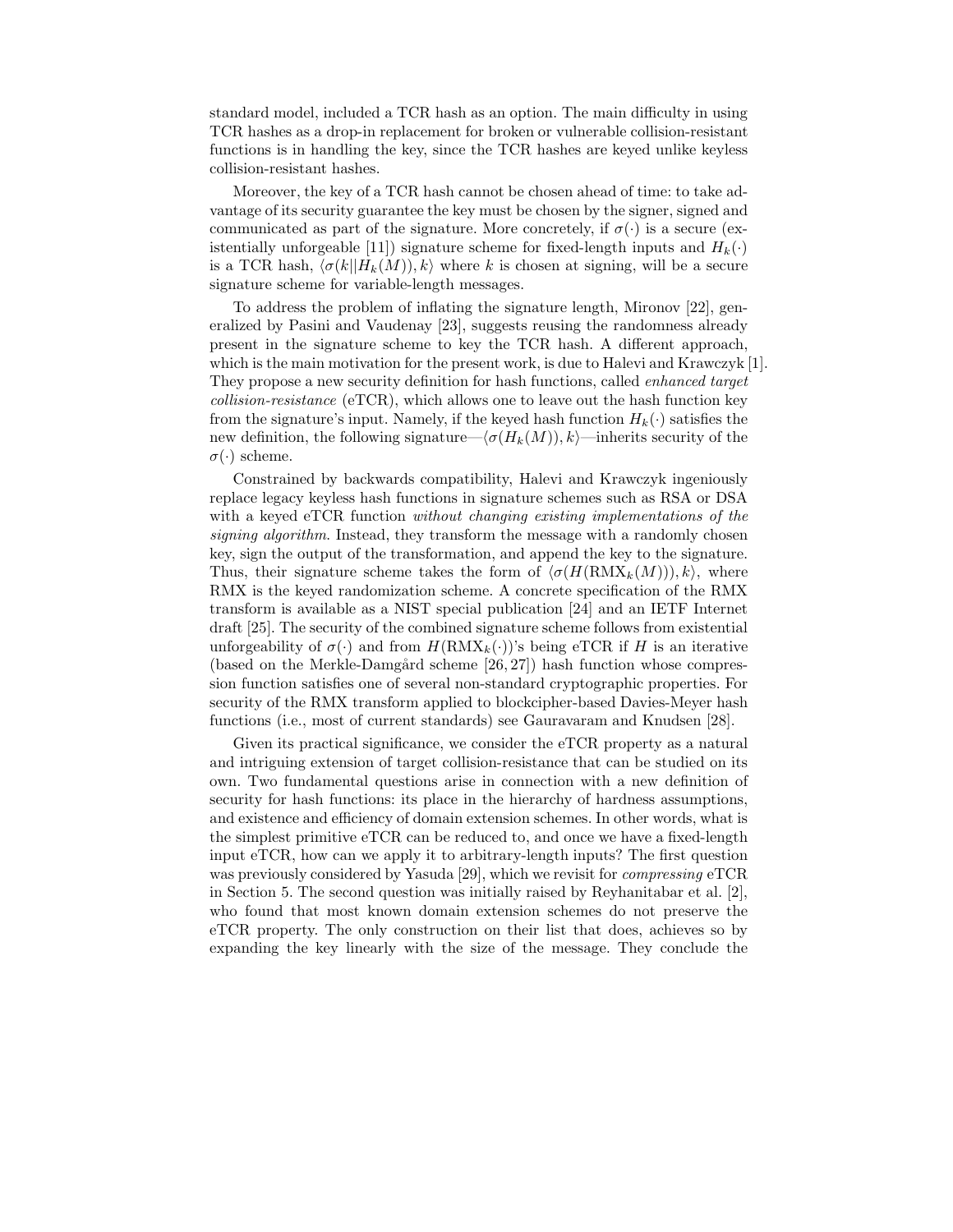paper by leaving open the problem of constructing a (key-length) efficient eTCRpreserving domain extension scheme. We answer it in Section 6.

#### 3 Definitions

To simplify notation we state standard definitions of security properties for hashes in the asymptotic setting, parameterized with security parameter  $\lambda \in \mathbb{N}$ , which is omitted when clear from the context. A function of  $\lambda$  is *negligible* if it is less in absolute value than  $1/|p(\lambda)|$  for any polynomial p and large enough  $\lambda$ .

Since we deal with both fixed and variable-input length functions, the definitions are given using abstract domain and range sets, which can be substituted for fixed-length binary strings  $\{0,1\}^n$  or bounded-length  $\{0,1\}^{< n}$  as needed. We always assume inputs to be of length polynomial in  $\lambda$  and functions to be computable in polynomial time.

Definition 1 (Target collision-resistance—TCR [12]).  $\{H_{\lambda}\}_{\lambda \in \mathbb{N}}$  *is a* target collision-resistant *family of functions*  $H_{\lambda}: \mathcal{K}_{\lambda} \times \mathcal{D}_{\lambda} \to \mathcal{R}_{\lambda}$  *if for any polynomialtime adversary consisting of two randomized algorithms*  $A = (A_1, A_2)$  *the probability of outputting* success *in the following experiment is negligible:*

 $\mathbf{Exp}_{H,\mathcal{A}}^{\text{ter}}(\lambda)$ :  $(M, state) \leftarrow \mathcal{A}_1(1^{\lambda});$  $k \overset{\$}{\leftarrow} \mathcal{K}_{\lambda};$  $M' \leftarrow \mathcal{A}_2(1^\lambda, k, state);$ output success if  $H_{\lambda}(k,M) = H_{\lambda}(k,M')$  and  $M \neq M'.$ *The probability is taken over the adversary's random tape and the choice of* k*.*

For notation's brevity, we often write the hash function's key as a subscript also omitting the security parameter, as in  $H_k(M)$  instead of  $H_\lambda(k,M)$ . When the function's domain D is a direct product of two or more sets, say  $\mathcal{X} \times \mathcal{Y}$ , we may write the input of the hash function as several arguments, such as  $H_k(x, y)$ , where  $(x, y) \in \mathcal{X} \times \mathcal{Y} = \mathcal{D}$ . The difference is purely syntactical.

Definition 2 (Enhanced target collision-resistance—eTCR [1]). *We call*  ${H_{\lambda}}_{\lambda\in\mathbb{N}}$  *an* enhanced target collision-resistant *family of functions*  $H_{\lambda}: \mathcal{K}_{\lambda} \times$  $\mathcal{D}_{\lambda} \to \mathcal{R}_{\lambda}$  *if for any polynomial-time adversary consisting of two randomized algorithms*  $A = (A_1, A_2)$  *the probability of outputting* success *in the following experiment is negligible:*

 $\mathbf{Exp}_{H,\mathcal{A}}^{\text{eter}}(\lambda)$ :  $(M, state) \leftarrow \mathcal{A}_1(1^{\lambda});$  $k \overset{\$}{\leftarrow} \mathcal{K}_{\lambda};$  $(k', M') \leftarrow \mathcal{A}_2(1^{\lambda}, k, state);$ output success if  $H_{\lambda}(k,M) = H_{\lambda}(k',M')$  and  $(k,M) \neq (k',M').$ *The probability is taken over the adversary's random tape and the choice of* k*.*

In other words, in the  $\text{Exp}_{H,\mathcal{A}}^{\text{ter}}(\lambda)$  experiment (the *TCR game*) the adversary commits to a message  $M$ , receives a randomly sampled key  $k$ , and is tasked with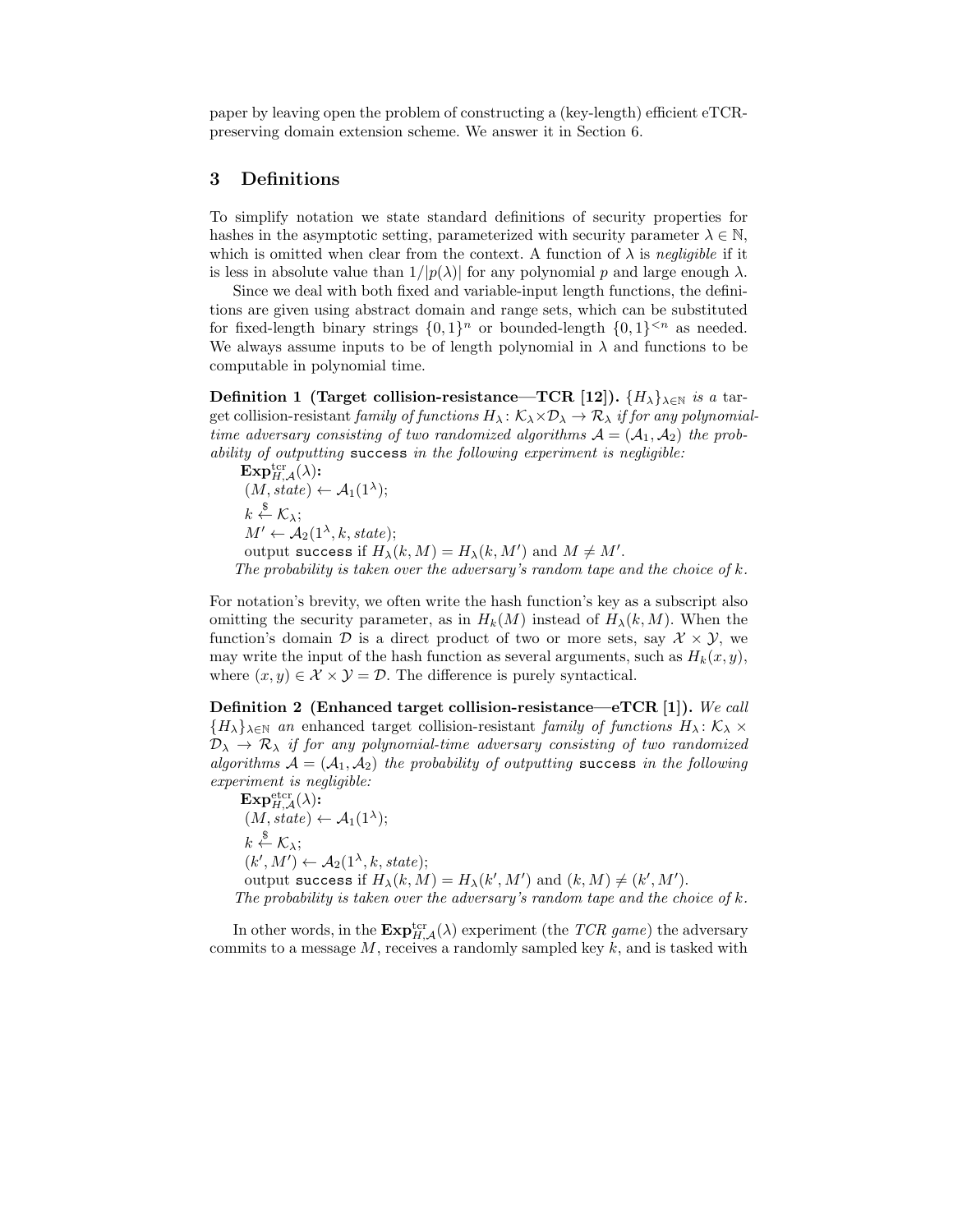producing a message M' such that it collides with M under  $H_k: H_k(M) =$  $H_k(M')$ . The adversary in the eTCR game is more powerful—after committing to M and receiving k as before, he wins the game if he can find  $M'$  and possibly a *different* key k' such that  $H_k(M) = H'_k(M')$  subject to the condition that  $(k, M) \neq (k', M').$ 

We note that our versions of the definitions of TCR and eTCR do not explicitly require the functions to be compressing. In fact, since we allow variablelength inputs, the functions may sometimes map short inputs into longer strings. However, throughout the paper the ranges  $\mathcal{R}_{\lambda}$  are always assumed to consist of bit-strings of some fixed length m (depending on  $\lambda$ ) and the domains  $\mathcal{D}_{\lambda}$  typically include strings longer than m.

# 4 Overview of Domain Extension Schemes for TCR

The most common method of designing hash functions is to construct a fixed input-length compression function and then extend its domain by repeated applications via some composition scheme. By far the best known such scheme is Merkle-Damgård  $[26, 27]$  that provably and without any loss in exact security extends a collision-resistant compression function. It is important to note limitations of this approach: (1) the extended-domain hash is only as secure as the underlying compression function; (2) the domain extension scheme may not preserve security properties other than those for which it was proved secure; (3) exact security (i.e., the one most relevant in practice) may deteriorate under composition. Several recent papers stress these points regarding the Merkle-Damgård scheme: multi-block collision-finding attacks on MD5 and SHA-0 [18, 19, 30] span several applications of the compression function; multicollisions, second-preimage and other attacks may take advantage of the Merkle-Damgård iterative structure [31–33].

More relevantly and also reinforcing point (2) from the above, target collisionresistance is not preserved under the Merkle-Damgård iterative composition [34], which motivates construction of dedicated TCR-preserving domain extension schemes. Two such schemes appear in the Naor-Yung paper, the first being a Merkle-Damgård-like sequential composition of independently keyed compression functions (linear hash), and the second similar to the Wegman-Carter treebased method [35] (basic tree, according to [34]). Both schemes expand the key, whose length (the shorter, the better) is an important characteristic of a TCR function. Reducing key expansion in sequential and parallelizable settings was the subject of several papers starting with [34].

Remarkably, both the linear hash and basic tree composition schemes preserve the eTCR property. The first statement was shown in [2] and the second, observed by Dodis and Haitner [36], is implied by the following argument. Each level of the tree construction can be modeled as an independently keyed hash function, which is a concatenation of multiple eTCR and thus an eTCR itself. The basic tree construction is eTCR by applying the same argument as in the proof of the linear hash scheme to the composition of layers.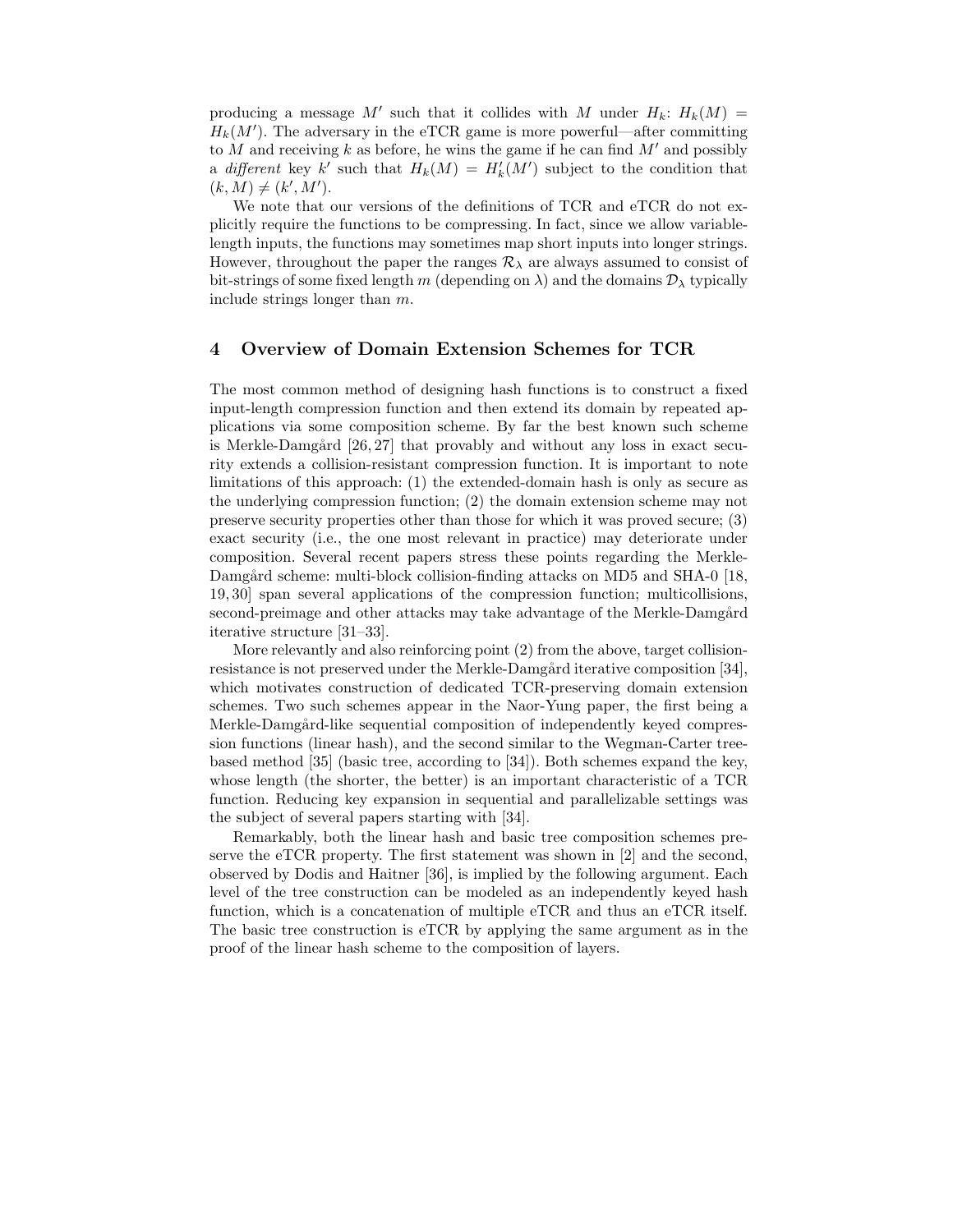Let the fixed input-length compression function be  $H: \{0,1\}^{\ell} \times \{0,1\}^m \rightarrow$  $\{0,1\}^n$ , where  $\ell$  is the key length, and let the message length be  $L > m$ . Linear hash expands the key to  $\ell[L/(m-n)]$ . Naor-Yung basic tree for hashing messages of size L results in key length  $\ell \lceil \log_{m/n}(L/n) \rceil$ , improved for large  $\ell$ to  $\ell + m \lceil \log_{m/n}(L/n) \rceil$  by Bellare and Rogaway with the XOR tree construction [34]. A sequential composition scheme due to Shoup [37] expands the key to  $\ell + n \lceil \log_2(L/(m - n)) \rceil$ , which is an improvement over the XOR tree construction by approximately a factor of  $m/n \log_2 m/n$ . The Shoup construction's key expansion was proved optimal in a certain restricted model by Mironov [38]. The construction and the proof of optimality were generalized to DAG-based constructions (including tree-based schemes) by Sarkar [39, 40].

Depending on the parameters of the compression function and the length of the message, one of the following composition schemes is the least key-expanding: sequential composition, basic tree, or Shoup's construction. The three schemes are illustrated in Figure 1.

Two comments are in order. First, we leave the issue of padding and length encoding for Section 7. Second, we present the linear hash and the Shoup construction without the usual initial value (IV) constant (see also [41]). Instead, the first application of the compression function processes the initial  $m$ -bit long block of the message. For the narrowly defined purpose of TCR domain extension these constructions can be proved secure using standard methods. On the upside, our versions have the pleasant property of defaulting to the compression function when the message (after length encoding and padding) is  $m$ -bit long and of enabling chaining composition of several such functions (see Figure 2 below).

For more comprehensive treatment of domain extension schemes with an eye towards *simultaneously* preserving many cryptographic properties of hash functions, such as second-preimage resistance, multi-collision resistance, random oracleness, etc., we refer to several recent papers [42–44] on domain extension for keyed and keyless functions.

# 5 From One-way Hashes to eTCR

Motivated by compatibility with existing standards and APIs, Halevi and Krawczyk describe an elegant eTCR construction framed as a message-preprocessing scheme. Indeed, the composition of the RMX transform (pronounced *remix* ), defined as  $\text{RMX}(r, M) = (r, M_1 \oplus r, \ldots, M_l \oplus r)$ , with a Merkle-Damgård hash function satisfying certain properties is eTCR. They prove security of the composition based on either one of two rather strong assumptions on the compression function, one of which implies existence of collision-resistant hashes, and the other is a property of the composition scheme itself. In light of known difficulty of constructing (plain) TCR functions from one-way functions without key expansion, it is unlikely that RMX can be proved secure based on a property reducible to one-way functions.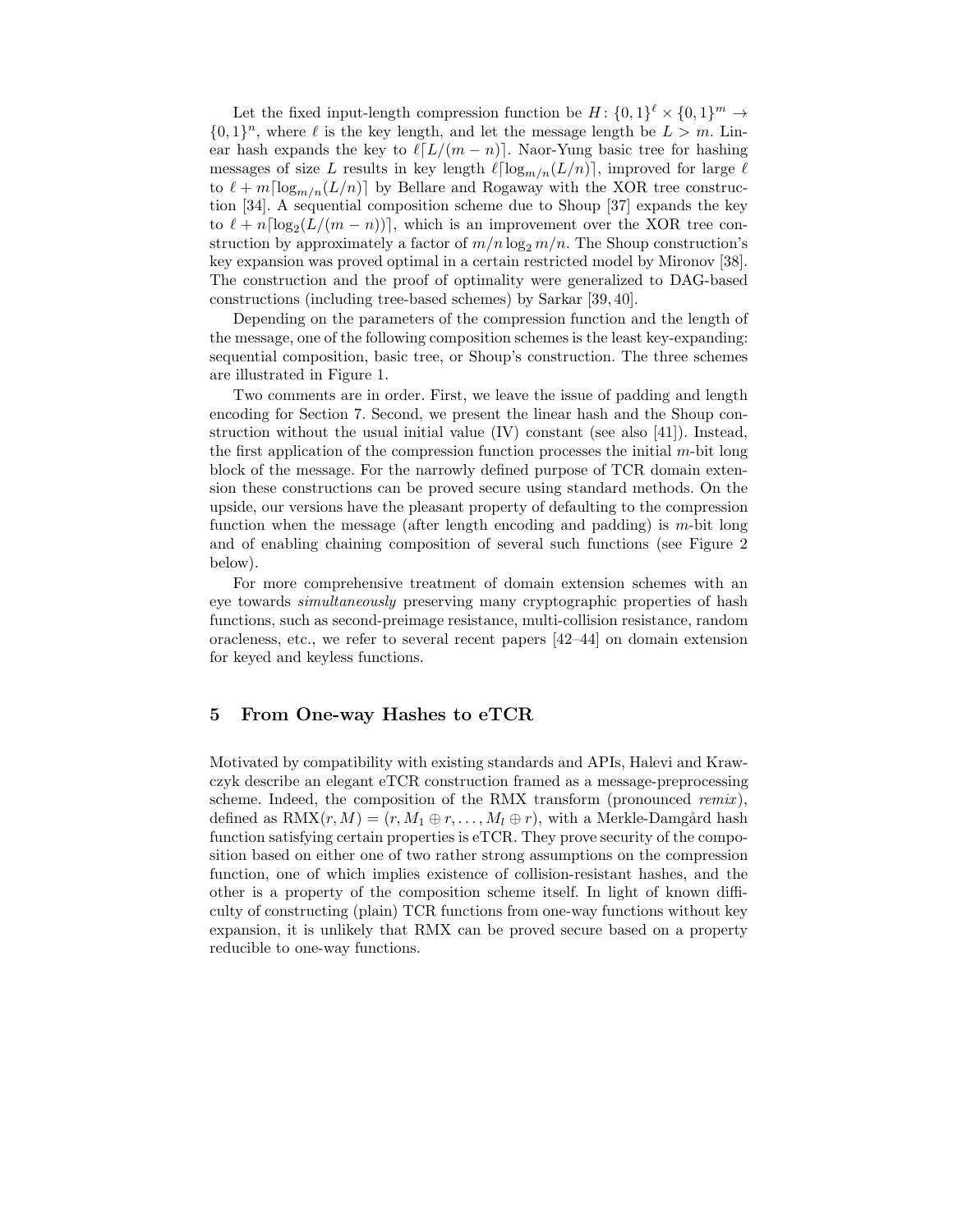linear hash:



Basic tree:



Shoup construction:



Fig. 1. Extenders for TCR hashes: linear, basic tree, and Shoup constructions.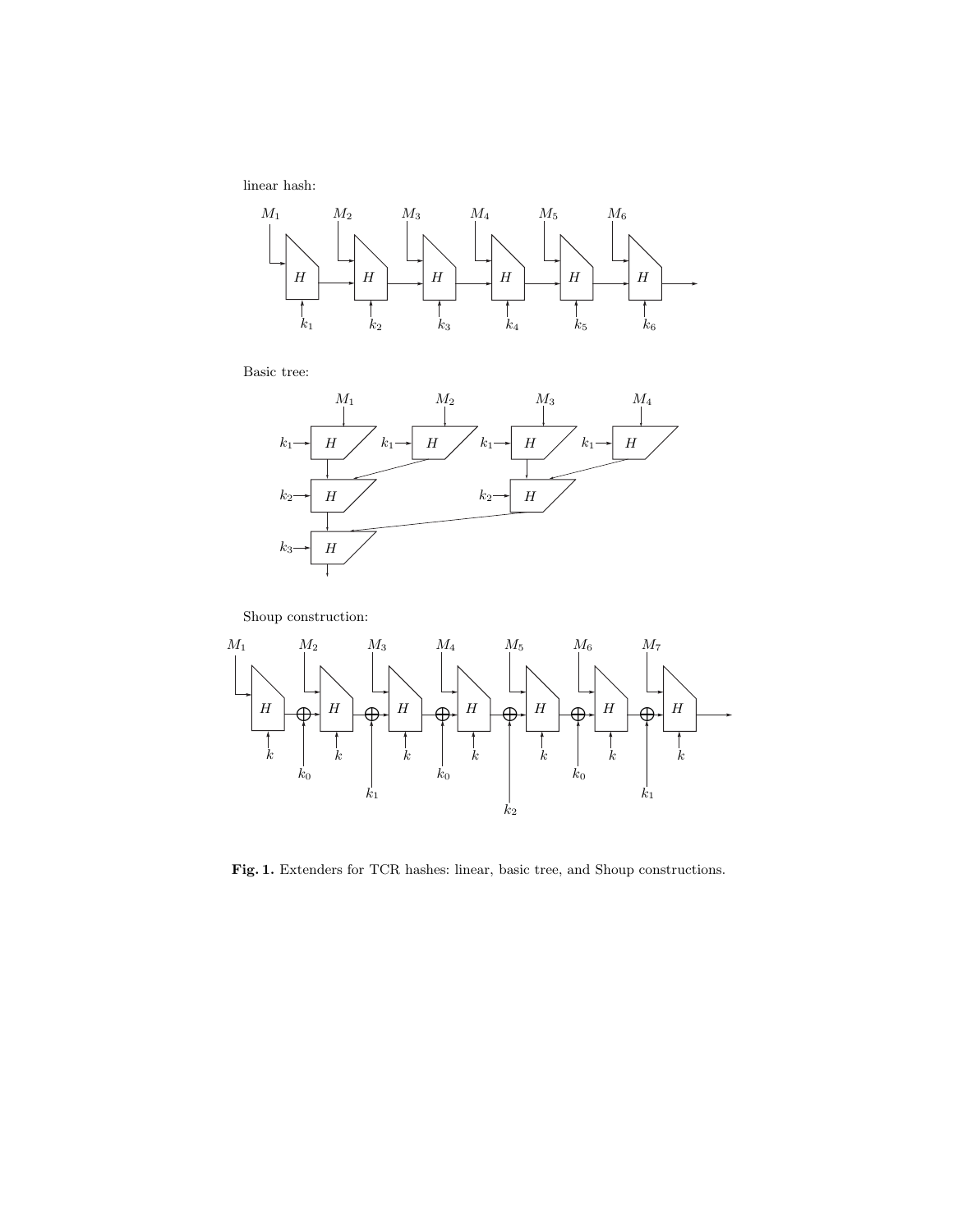We pursue a different approach, starting with TCR hashes, which in turn can be reduced to one-way functions (see also [29] for related results). Before presenting our construction, we recall the Naor-Yung method of building TCR compressing functions (originally introduced as UOWHFs) from one-way permutations, and demonstrate that the resulting function is *not* an eTCR.

Select a bijection between  $GF(2^n)$  and  $\{0, 1\}^n$  by fixing an irreducible polynomial over  $\mathbb{F}_2$  of degree n. Let  $\pi: \{0,1\}^n \to \{0,1\}^n$  be a one-way permutation and let  $g_{a,b}$ :  $\{0,1\}^n \to \{0,1\}^{n-1}$  be the function defined as  $g_{a,b}(x) = \text{ch}o p(ax + b)$ , where  $x, a, b \in \{0, 1\}^n$ , arithmetic is done in  $GF(2^n)$ , and *chop* drops the last bit of its input. Naor and Yung prove that the following composition function is target collision-resistant:  $H_{a,b}(x) = g_{a,b}(\pi(x))$ . Indeed, by assuming the opposite, we find a pre-image under  $\pi$  of a given z chosen uniformly at random from  $\{0,1\}^n$  as follows. First, the adversary produces some  $x \in \{0,1\}^n$ , we then choose  $a, b \in \{0,1\}^n$  such that  $g_{a,b}(\pi(x)) = g_{a,b}(z)$ . If the adversary succeeds in finding  $y \neq x$  that collides with x under  $H_{a,b}(\cdot)$ , it means that  $\pi(y) = z$ , since  $H_{a,b}(x)$  has exactly two preimages under  $g_{a,b}(\cdot)$ , one of which is  $\pi(x)$  and the other is z. It contradicts  $\pi$ 's one-wayness.

The above construction compresses the input by one bit. Naor and Yung prove that a sequential composition of independently-keyed TCR hashes is also TCR, and thus one can achieve arbitrary (polynomial) compression ratio.

We reproduce the proof here because  $h_{a,b}(\cdot)$  fails as enhanced TCR for the same reason it can be proved (plain) TCR. The function is defined in such a way that by choosing the key it can be forced to take any given value on any fixed input. Likewise, a concrete instantiation of a TCR function based on hardness of the subset-sum problem due to Impagliazzo and Naor [45] is trivially not an eTCR.

However, there is a simple transformation that converts a TCR function into an enhanced TCR. If  $h_k(\cdot)$  is a TCR, then  $\hat{H}_k(x) = H_k(x) ||k$  is eTCR. More formally,

**Proposition 1.** *If*  $\{H_{\lambda}\}\$ is a TCR family of functions  $H_{\lambda} : \mathcal{K}_{\lambda} \times \mathcal{D}_{\lambda} \to \mathcal{R}_{\lambda}$ , the  $\emph{following family} \hat{H_{\lambda}} : \overline{\mathcal{K}_{\lambda}} \times \mathcal{D}_{\lambda} \rightarrow \overline{\mathcal{R}_{\lambda}} \times \overline{\mathcal{K}_{\lambda}} \text{ defined as}$ 

$$
\hat{H}(k,M) = H(k,M)||k
$$

*is eTCR.*

*Proof.* Assuming the opposite, there is an adversary  $A = (A_1, A_2)$  that wins the eTCR game against H. Let the output of  $A_1$  be M, the random key be k, and the output of  $\mathcal{A}_2$  be  $(k', M')$ . Since  $\hat{H}_k(M) = H_k(M) || k$  and  $\hat{H}_k(M) = \hat{H}'_k(M')$ , it means that  $k = k'$ , and the adversary  $\mathcal A$  wins the TCR game against  $\hat H$  with the same probability it wins the eTCR game against  $\hat{H}$ .  $\Box$ 

The TCR-to-eTCR transform as applied to the basic Naor-Yung construction *does not* yield a compressing eTCR, because the key of the original construction is longer than the input. For instance, to achieve the compression ratio of two, the key must be quadratic in the input length. However, domain extenders for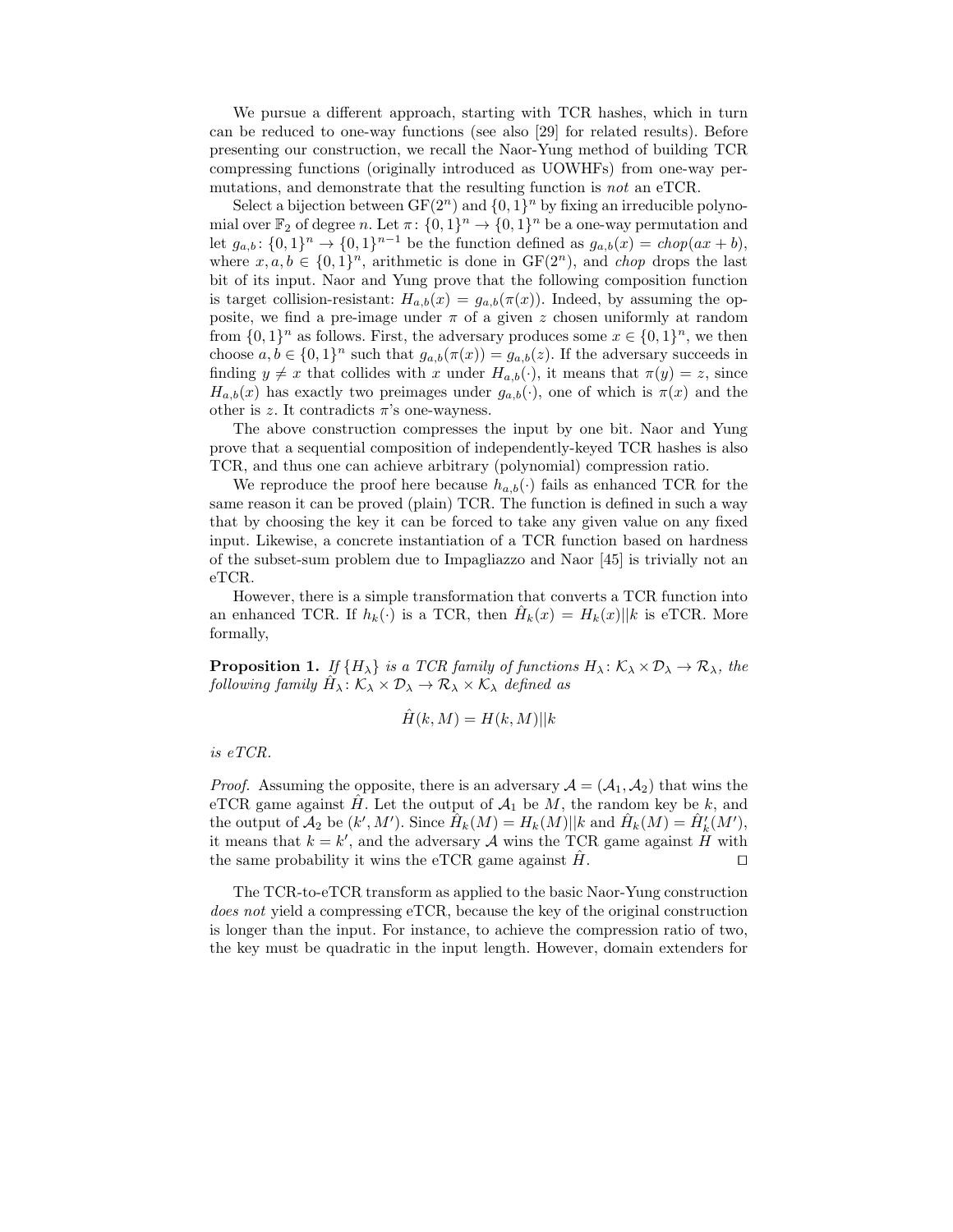TCR with sublinear key expansion, surveyed in Section 4, do result in TCR hashes where the length of the key concatenated with the output is less than the hash function's input length. Combining this with Proposition 1, and invoking the result of Rompel [13, 14] stating that one-way functions are sufficient for TCR compressing hashes, we establish the following:

Theorem 1. *Compressing eTCR hash functions exist if and only if one-way functions do.*

To the best of our knowledge, the above theorem is the first application of domain extension schemes with sublinear key expansion in complexity-theoretic treatment of cryptographic hash functions.

#### 6 Domain Extension for eTCR

As the main contribution of the paper we construct a domain extender for eTCR. The construction is recursive and uses domain extension schemes for TCR. It is based on the observation that a composition of a TCR function with an independently keyed eTCR function is eTCR. Since an eTCR compression function is also (plain) TCR, whose domain we know how to extend, it suffices to iterate the composition scheme until the input into the eTCR function becomes shorter than the compression function's input or a linear hash extension scheme can be applied.

Suppose we are given a TCR hash  $H<sup>ter</sup>$  and an eTCR hash  $F<sup>eter</sup>$ . We argue that the following composition function is eTCR:

$$
G_{k_1,k_2}(M) = F_{k_2}^{\text{eter}}(H_{k_1}^{\text{ter}}(M), k_1).
$$

Indeed, if after committing to M and receiving  $(k_1, k_2)$ , the adversary finds a collision of the type  $G_{k_1,k_2}(M) = G_{k'_1,k'_2}(M')$ , where  $M \neq M'$ ,  $k_1 = k'_1$ , and  $H_{k_1}^{\text{ter}}(M) = H_{k_1}^{\text{ter}}(M')$ , it (intuitively) means that the adversary broke target collision-resistance of the  $H^{\text{ter}}$  function. If  $k_1 \neq k'$  or  $H_{k_1}^{\text{ter}}(M) \neq H_{k_1}^{\text{ter}}(M')$ , we would use the adversary to win the eTCR game against  $\overline{F}^{\text{eter}}$ . More formally:

**Theorem 2.** If  $H_{\lambda}^{\text{ter}}$ :  $\mathcal{K}_{\lambda}^1 \times \mathcal{D}_{\lambda} \rightarrow \mathcal{R}_{\lambda}^1$  is a TCR family indexed by security  $\emph{parameter $\lambda$ and $F_\lambda^{\text{etc}}$: $\mathcal{K}_\lambda^2 \times \mathcal{R}_\lambda^1 \times \mathcal{K}_\lambda^1 \to \mathcal{R}_\lambda^2$ is eTCR, then the following family $F_\lambda^{\text{etc}}$ is the following inequality of the following inequality.}$ *of functions*  $G: \mathcal{K}_{\lambda}^1 \times \mathcal{K}_{\lambda}^2 \times \mathcal{D}_{\lambda} \to \mathcal{R}_{\lambda}^2$  is  $e \overset{\sim}{TCR}$ .

$$
G_{k_1,k_2}(M) = F_{k_2}^{\text{eter}}(H_{k_1}^{\text{ter}}(M), k_1).
$$

*Proof.* Assume towards a contradiction that there is an adversary  $A = (A_1, A_2)$ winning the eTCR game against G. Let  $(M, state)$  be the output of  $A_1$ , and let  $\mathcal{A}_2$  produce a collision  $G_{k_1,k_2}(M) = G_{k'_1,k'_2}(M')$  given random  $(k_1, k_2)$ . We classify the collisions into two types: inner collisions, where  $M \neq M'$ ,  $k_1 = k_1'$ and  $H_{k_1}^{\text{ter}}(M) = H_{k_1'}^{\text{ter}}(M')$ , and outer collisions (all others). If we guess at random which of these two cases takes place, we succeed with probability at least a half.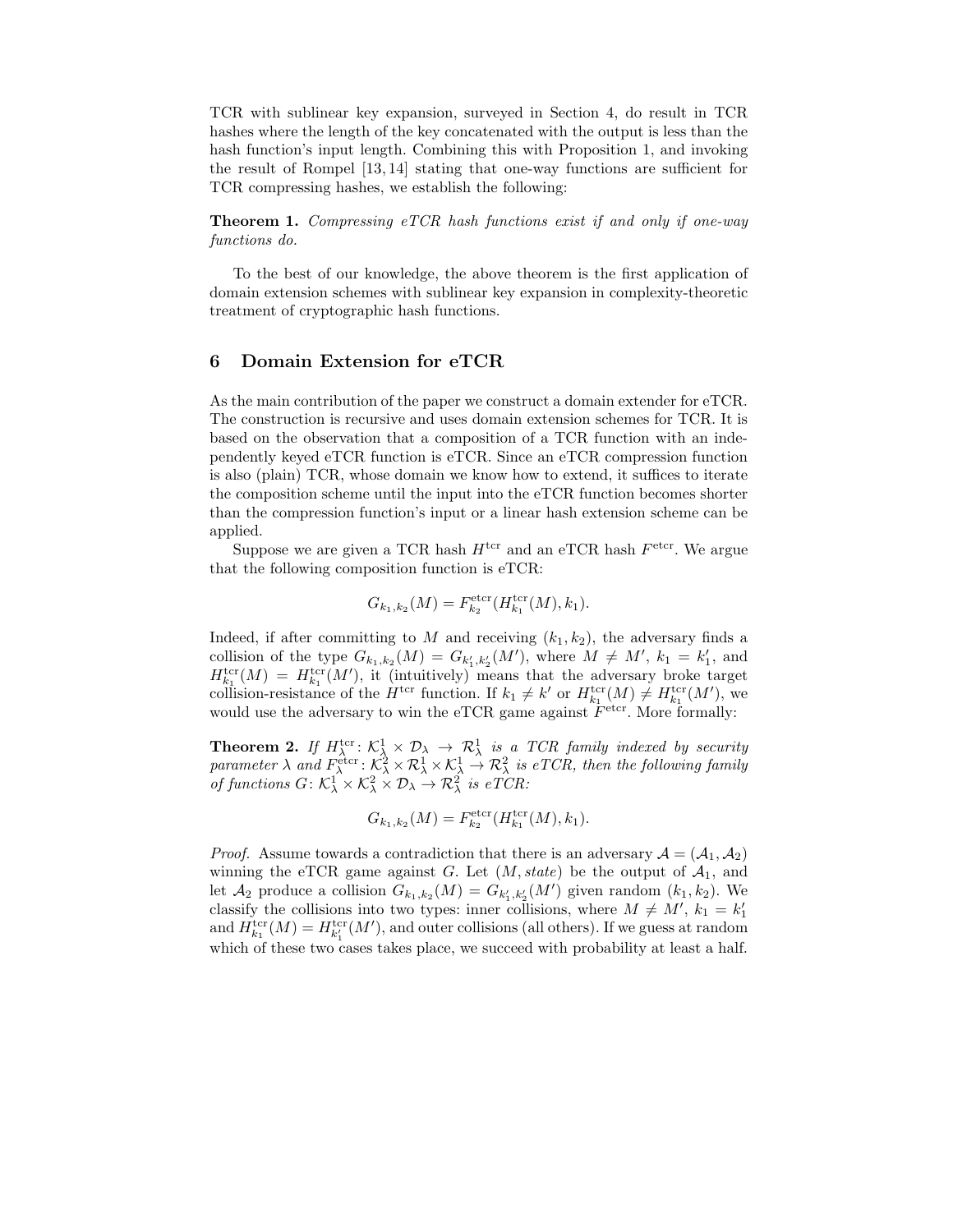Case I: Inner collision. In this case, we may use the adversary to break the  $H^{\text{ter}}$  function. Define algorithm  $\mathcal{B}^{\text{I}} = (\mathcal{B}^{\text{I}}_1, \mathcal{B}^{\text{I}}_2)$  as follows:

Algorithm  $\mathcal{B}_1^{\mathrm{I}}(1^{\lambda})$ ): Algorithm  $\mathcal{B}_2^I(1^{\lambda}, state, k_1)$ : 1. Run  $(M, state) \leftarrow \mathcal{A}_1(1^{\lambda})$ . 1. Pick random  $k_2 \stackrel{\$}{\leftarrow} \mathcal{K}_2$ . 2. Output  $(M, state)$ .  $, k'_1, k'_2 \rangle \leftarrow \mathcal{A}_2(1^{\lambda}, state, k_1, k_2).$ 3. Fail if this is not an inner collision. 4. Output  $M'$ .

By the definition of an inner collision (i.e.,  $M \neq M'$ ,  $k_1 = k'_1$ , and  $H_{k_1}^{tor}(M) =$  $H_{k'_1}(M')$ , the algorithm  $\mathcal{B}_I$  outputs a valid collision on  $H^{\text{ter}}$ .

**Case II: Outer collision.** In this case, we attack the  $F^{\text{eter}}$  function. Let  $\mathcal{B}^{\text{O}} =$  $(\mathcal{B}_1^O, \mathcal{B}_2^O)$  be the following:

- Algorithm  $\mathcal{B}_1^O(1)$ 
	- 1. Run  $(M, state) \leftarrow A_1(1^{\lambda})$ .

): Algorithm  $\mathcal{B}_2^{\text{O}}(1^{\lambda}, k_1 || state, k_2)$ : ). 1.  $(M', k'_1, k'_2) \leftarrow A_2(1^{\lambda}, state, k_1, k_2).$ 2. Fail if this is not an outer collision.

2. Pick random  $k_1 \overset{\$}{\leftarrow} \mathcal{K}_1$ . 3. Output  $(\langle H_{k_1}^{\text{ter}}(M), k_1 \rangle, k_1 || state)$ . 3. Output  $(k'_2, \langle H_{k'_1}^{\text{ter}}(M'), k'_1 \rangle)$ .

If A succeeds, we know that  $G_{k_1,k_2}(M) = G_{k'_1,k'_2}(M')$  and  $(k_1,k_2,M) \neq$  $(k'_1, k'_2, M')$ . To conclude, we must verify that this gives a valid collision on  $F^{\text{eter}}$ , where the colliding key-message pairs is  $(k_2, \langle H_{k_1}^{\text{ter}}(M), k_1 \rangle)$  and  $(k'_2, \langle H_{k'_1}^{\text{ter}}(M'), k'_1 \rangle)$ . By definition of an outer collision, at least one of the following holds true:  $M = M'$ , or  $k_1 \neq k'_1$ , or  $H_{k_1}^{tor}(M) \neq H_{k'_1}^{tor}(M')$ . In the last two cases, the inputs into  $F^{\text{eter}}$  are obviously distinct. If  $\dot{M} = M'$ , then by definition of the eTCR game won by A, we know that  $(k_1, k_2) \neq (k'_1, k'_2)$ , which results in a valid collision on  $F<sup>eter</sup>$ . ⊓⊔

*Remark 1.* The domain of the outer function  $F<sup>eter</sup>$  in the theorem statement is  $\mathcal{R}^1 \times \mathcal{K}^1$ , whereas in practice the function's input is most likely to be a bit string. Thus, to apply the theorem one has to ensure that  $F<sup>eter</sup>$ 's input can be uniquely parsed into the output of  $H<sup>ter</sup>$  and its key. It is indeed the case when either the output of the function (the most common option) or the key have fixed length, or alternatively, by using an encoding scheme where the boundary between the two strings can be unambiguously identified.

The above composition theorem gives a domain extension scheme for eTCR except for one potential problem: Since there are no known domain extenders for TCR hashes without key expansion, the key  $k_1$ , which is concatenated with H's output and fed into the eTCR function  $F$ , may be longer than the compression function's input length. The construction may be applied recursively, or it may terminate by using the linear hash domain extension scheme for eTCR (see below). If one uses the Shoup construction for  $H$  and the linear hash for  $F$ , the total key expansion is  $(\ell + n \lceil \log_2(L/(m - n)) \rceil) \times (1 + \ell/(m - n)).$ 

### 7 Length Variability and Concrete Scheme

Before we present a concrete instantiation of the scheme proven secure in Theorem 2 we must address the question of message padding and length encoding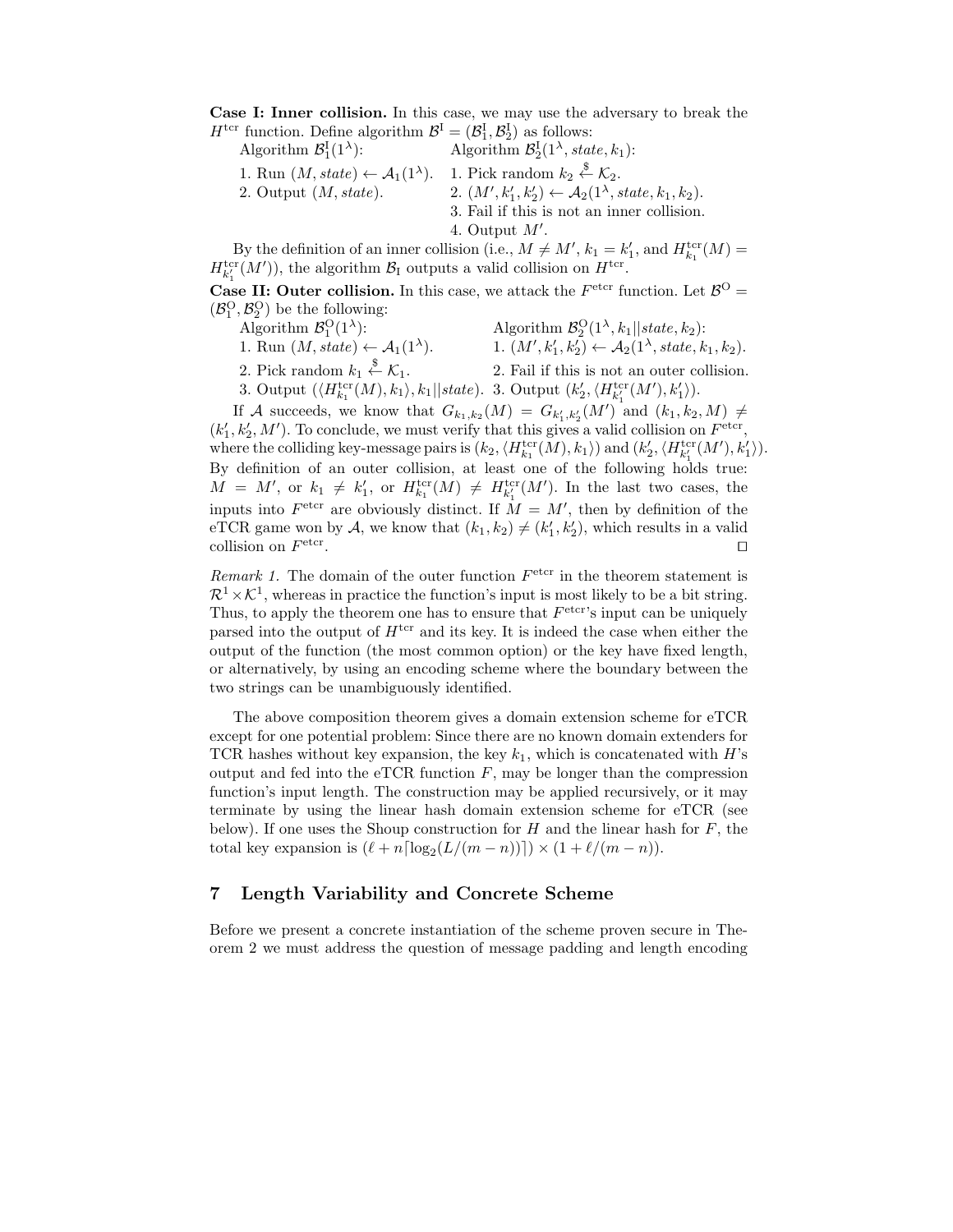by the underlying schemes. As is, domain extenders for TCR hashes from Figure 1 either require message pre-processing or become insecure when applied to variable-length messages. A generic method for domain extension to variablelength inputs is described by Bellare and Rogaway [34] and requires one additional application of an independently keyed compression function. To streamline the construction, we encode the message length into the input of the eTCR function  $F<sup>etrc</sup>$ , which allows us to use domain extenders satisfying a weaker definition of TCR<sup>∗</sup> (defined in [2]), where the function accepts variable-length inputs but the adversary in the TCR game is restricted to finding a collision of equal-length messages. Namely, assuming that the keyed function of three inputs  $F<sup>eter</sup>$  is eTCR and  $H<sup>ter</sup>$  is TCR<sup>\*</sup>, the following function is eTCR:

$$
G_{k_1,k_2}^*(M) = F_{k_2}^{\text{eter}}(H_{k_1}^{\text{ter}}(M), k_1, |M|).
$$

The proof is analogous to Theorem 2. In our construction below we make sure that the input to  $F<sup>eter</sup>$  be uniquely parsed into three parts.

The following construction, which consists of pre-processing followed by application of independently keyed compression functions, is very similar to the linear hash scheme of [34]. They differ in two important aspects: the IV, which is replaced with input material in our construction, and handling of the message length, which is encoded in the last block. A proof of the claim that the resulting construction is eTCR a straightforward adaption of Theorem 7 from the full version of [2].

#### Pre-processing function

```
Input: message M, length len < 2^dOutput: blocks M_1, \ldots, M_tformat M as M_1, \ldots, M_t, where (a) |M_1| = |M| if |M| < m(b) |M_1| = m if |M| \ge m(c) |M_i| = m - n for 1 < i < t(d) |M_t| \leq m - ns \leftarrow\int m if t = 1m - n otherwise
if |M_t| > s - d then
        pad M_t with zeros to s bits
        M_{t+1} \leftarrow \text{empty}t \leftarrow t + 1pad M_t with zeros to m - n - d bits
M_t \leftarrow M_t ||[[\text{len}]_2^d], where [\text{len}]_2^d is len encoded as d-bit binary
```
The following example (Figure 2) is a domain extension scheme for the compression function  $H: \{0,1\}^{128} \times \{0,1\}^{640} \to \{0,1\}^{256}$ , which can be based on the compression function of SHA-256 with 128 input bits allocated for the key. The composite function takes input of length  $256 + 4 \times 384 = 1792$  bits and expands the key to  $3 \times 128 + 2 \times 256 = 896$  bits. The example illustrates two features of our construction. First, its two main components, the TCR<sup>∗</sup> and eTCR functions, may be selected independently from each other. In particular, the choice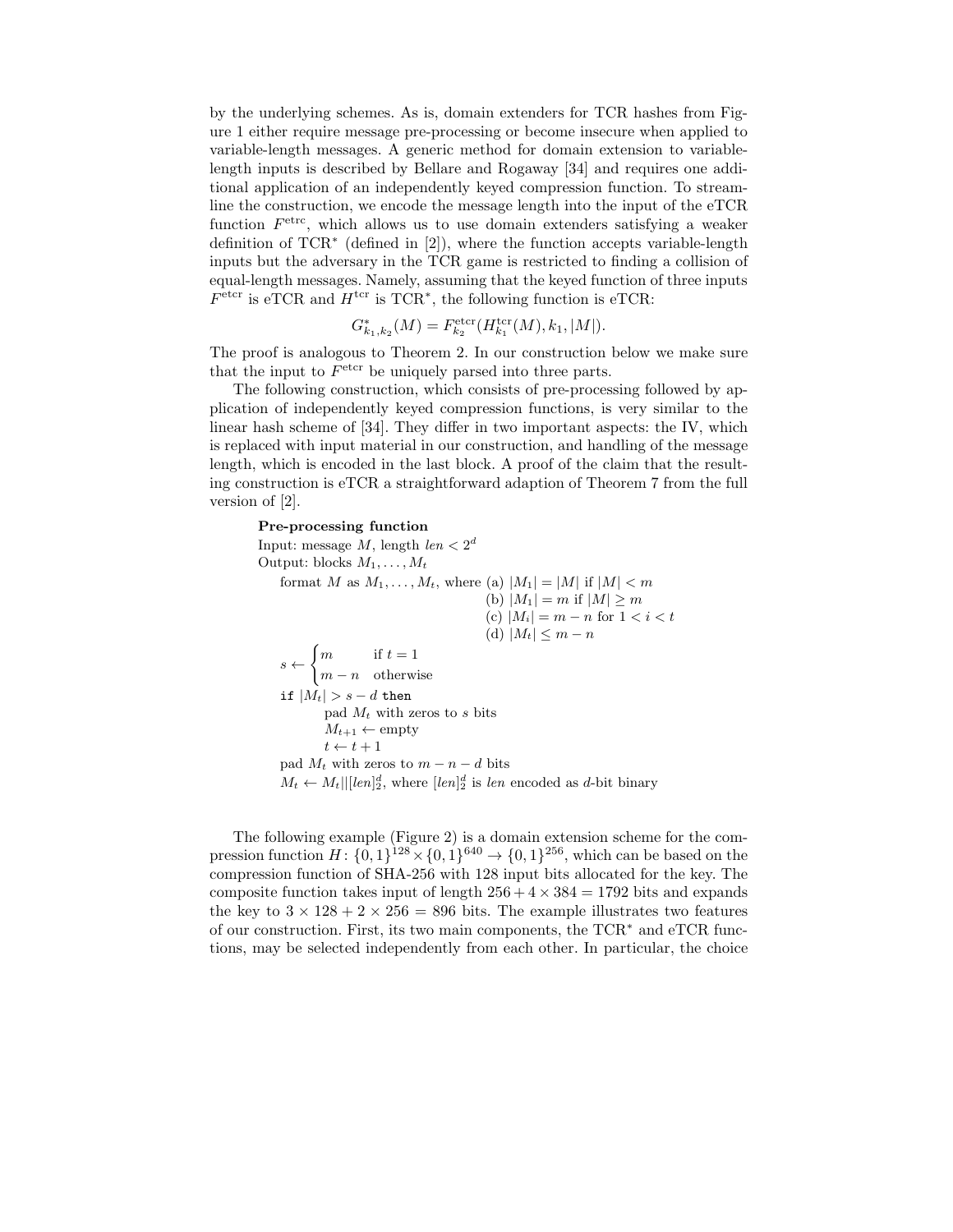#### Linear hashing

Given: function  $F: \{0,1\}^{\ell} \times \{0,1\}^m \to \{0,1\}^n$ Input: blocks  $M_1, \ldots, M_t$ ; keys  $k_1, \ldots, k_t$ Output: hash of length  $n$  bits  $h_1 \leftarrow F_{k_1}(M_1)$ for  $i := 2$  to  $t$  do  $h_i \leftarrow F_{k_i}(h_{i-1}||M_i)$ output  $h_t$ 

of the inner function TCR<sup>∗</sup> may depend on the message length (for instance, in our example a more keysize-efficient choice of the inner function would have been the linear hash; we prefer the Shoup construction for illustrative purposes). Second, rather than separately encoding the length of its input, as prescribed by the linear hash scheme, and the length of the message, called for by the construction of  $G^*$ , the outer eTCR function may only do the latter as long as the message length uniquely determines the length of eTCR's input. In fact, our pre-processing function accepts the length of the message as a separate input, which allows this optimization.

![](_page_11_Figure_3.jpeg)

**Fig. 2.** Example of an eTCR domain extension function for  $H: \{0,1\}^{128} \times \{0,1\}^{640} \rightarrow$  ${0,1}^{256}.$ 

# 8 Conclusion

We study the enhanced target collision-resistant (eTCR) property of hash functions introduced by Halevi and Krawczyk as a method of securing signature schemes in lieu of traditionally used collision-resistant hash functions [1]. While the definition was initially proposed to facilitate proof of security of the RMX transform, it is an interesting variant of the TCR property that may have applications on its own.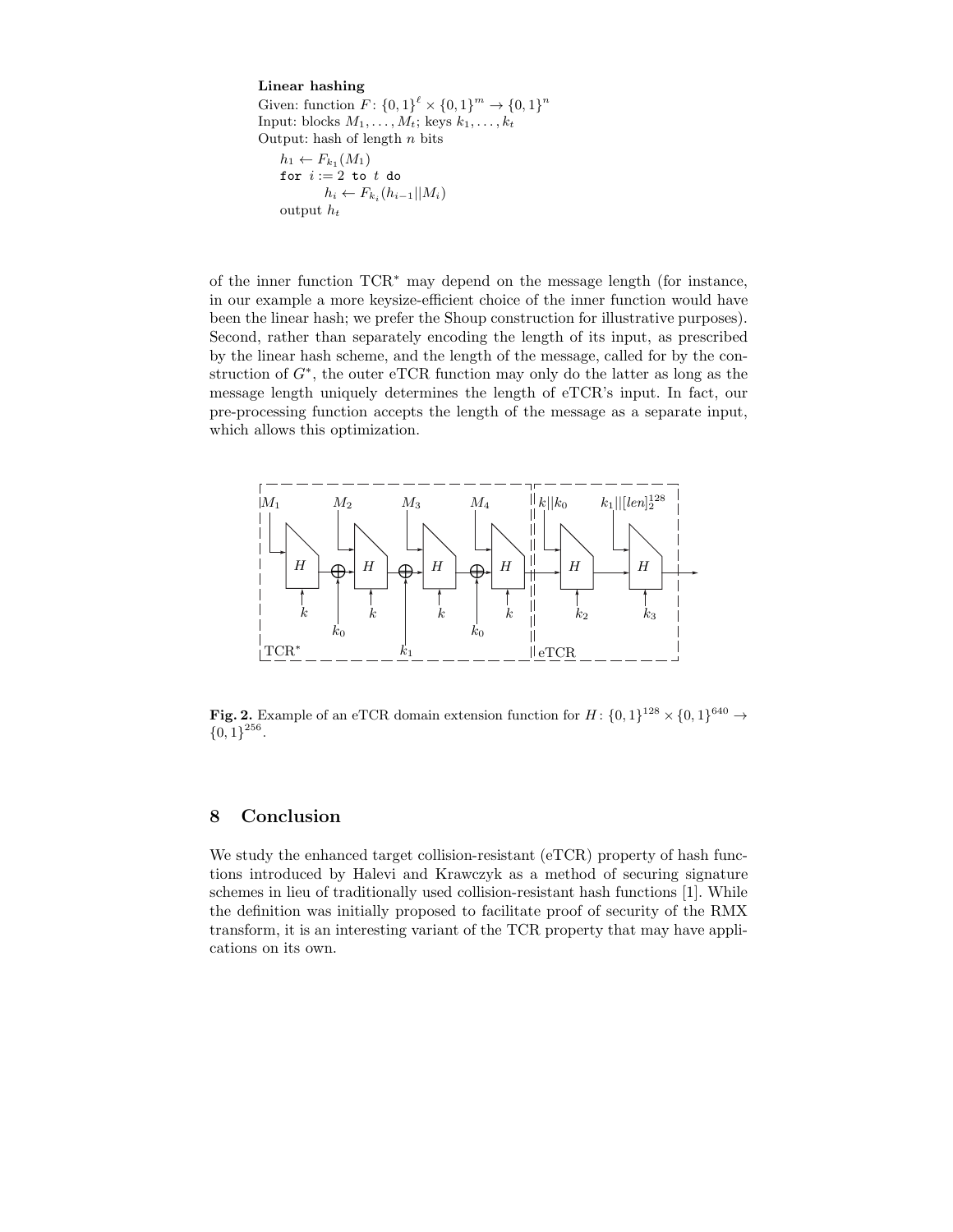In our first contribution, we explore connections between TCR and eTCR hash functions, demonstrating that the TCR construction of Naor-Yung is *provably* not eTCR. On the other hand, eTCR hashes can be constructed from TCR compressing functions, placing them in the same complexity-theoretic class of functions that can be based on one-way functions in a black-box manner. It separates them from collision-resistant hashes that cannot be reduced to one-way functions or permutations via a black-box construction.

Secondly, we answer the question raised in [2] on constructing a key lengthefficient domain extender for eTCR hashes by presenting a domain extension scheme with logarithmic key expansion.

### 9 Acknowledgements

We thank anonymous reviewers and attendees of the FSE'10 conference for their comments, and Yevgeniy Dodis and Iftach Haitner for their valuable observation that the basic tree construction preserves the eTCR property.

### References

- 1. Halevi, S., Krawczyk, H.: Strengthening digital signatures via randomized hashing. In Dwork, C., ed.: Advances in Cryptology—CRYPTO 2006. Lecture Notes in Computer Science, Springer (2006) 41–59
- 2. Reyhanitabar, M.R., Susilo, W., Mu, Y.: Enhanced target collision resistant hash functions revisited. In Dunkelman, O., ed.: Fast Software Encryption 2009. Volume 5665 of Lecture Notes in Computer Science., Springer (2009) 327–344 Full version available at Cryptology ePrint Archive, Report 2009/506.
- 3. Rabin, M.O.: Digitalized signatures and public-key functions as intractable as factorization. Technical Memo MIT/LCS/TR-212, MIT (January 1979)
- 4. Davies, D.W., Price, W.L.: The application of digital signatures based on publickey cryptosystems. In Salz, J., ed.: Proceedings of the Fifth Intl. Conference on Computer Communications. (1980) 525–530
- 5. Damgård, I.: Collision free hash functions and public key signature schemes. In Chaum, D., Price, W.L., eds.: Advances in Cryptology—EUROCRYPT '87. Volume 304 of Lecture Notes in Computer Science., Springer (1988) 203–216
- 6. Kaliski, Jr., B.S.: The MD2 message-digest algorithm. RFC 1115, The Internet Engineering Task Force (April 1992)
- 7. Rivest, R.L.: The MD5 message-digest algorithm. RFC 1321, The Internet Engineering Task Force (April 1992)
- 8. National Institute of Standards and Technology: Secure hash standard (SHS). (May 1993)
- 9. Fiat, A., Shamir, A.: How to prove yourself: Practical solutions to identification and signature problems. In Odlyzko, A.M., ed.: Advances in Cryptology—CRYPTO '86. Volume 263 of Lecture Notes in Computer Science., Springer (1987) 186–194
- 10. Bellare, M., Rogaway, P.: Random oracles are practical: A paradigm for designing efficient protocols. In: ACM Conference on Computer and Communications Security. (1993) 62–73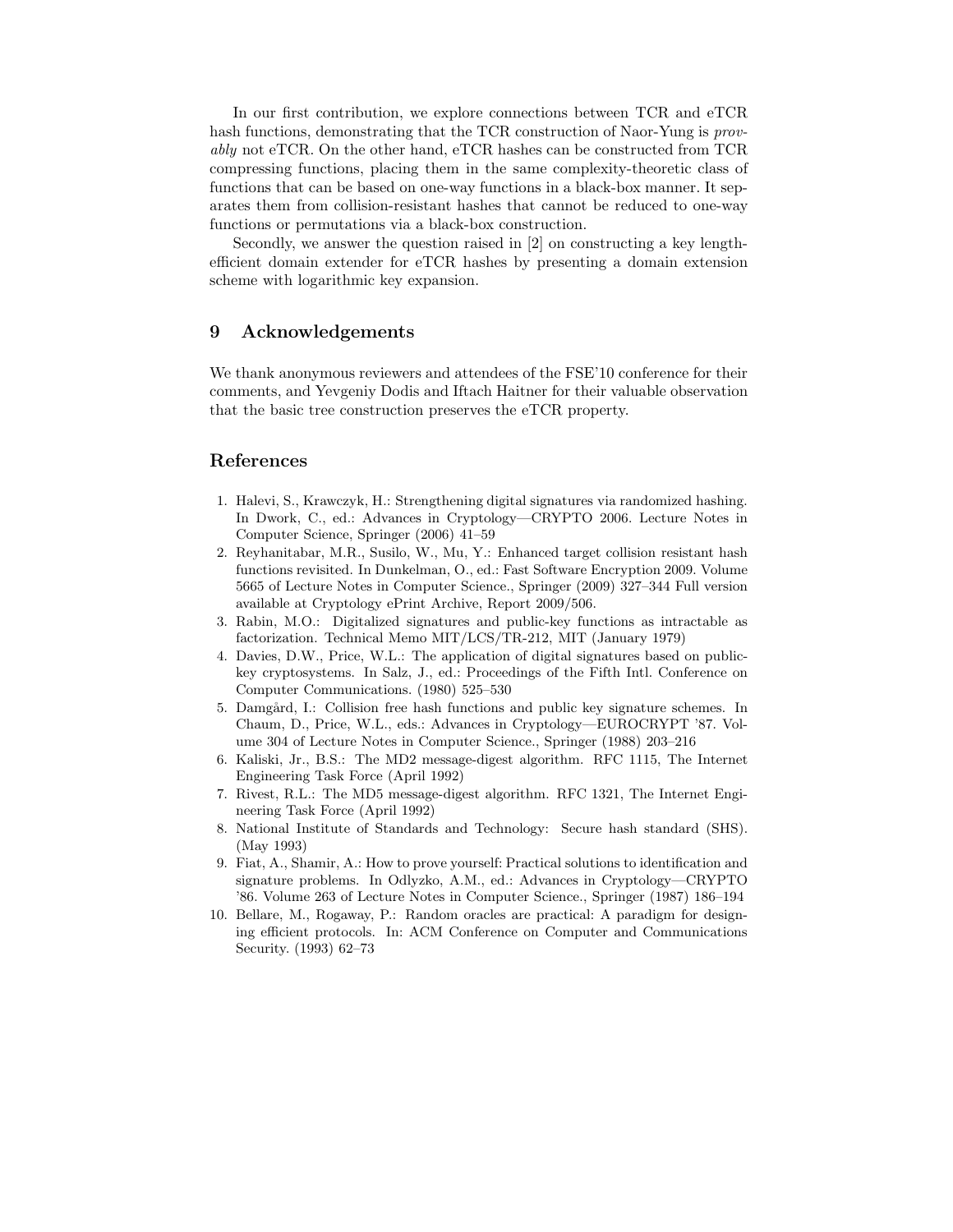- 11. Goldwasser, S., Micali, S., Rivest, R.L.: A digital signature scheme secure against adaptive chosen-message attacks. SIAM Journal on Computing 17 (1988) 281–308
- 12. Naor, M., Yung, M.: Universal one-way hash functions and their cryptographic applications. In: Proceedings of the Twenty First Annual ACM Symposium on Theory of Computing. (15–17 May 1989) 33–43
- 13. Rompel, J.: One-way functions are necessary and sufficient for secure signatures. In: Proceedings of the Twenty Second Annual ACM Symposium on Theory of Computing. (14–16 May 1990) 387–394
- 14. Katz, J., Koo, C.Y.: On constructing universal one-way hash functions from arbitrary one-way functions. J. Cryptology (to appear) Available on Cryptology ePrint Archive, Report 2005/328.
- 15. Haitner, I., Holenstein, T., Reingold, O., Vadhan, S., Wee, H.: Universal oneway hash functions via inaccessible entropy. In: Advances in Cryptology— EUROCRYPT 2010. To appear. Available on Cryptology ePrint Archive, Report 2010/120.
- 16. Simon, D.R.: Finding collisions on a one-way street: Can secure hash functions be based on general assumptions? In Nyberg, K., ed.: Advances in Cryptology— EUROCRYPT '98. Volume 1403 of Lecture Notes in Computer Science., Springer (1998) 334–345
- 17. Wang, X., Lai, X., Feng, D., Chen, H., Yu, X.: Cryptanalysis of the hash functions MD4 and RIPEMD. [46] 1–18
- 18. Wang, X., Yu, H.: How to break MD5 and other hash functions. [46] 19–35
- 19. Wang, X., Yu, H., Yin, Y.L.: Efficient collision search attacks on SHA-0. [48] 1–16
- 20. Wang, X., Yin, Y.L., Yu, H.: Finding collisions in the full SHA-1. [48] 17–36
- 21. Cramer, R., Shoup, V.: Signature schemes based on the strong RSA assumption. ACM Trans. on Information and System Security (TISSEC) 3(3) (2000) 161–185
- 22. Mironov, I.: Collision-resistant no more: Hash-and-sign paradigm revisited. In Yung, M., Dodis, Y., Kiayias, A., Malkin, T., eds.: Public Key Cryptography— PKC 2006. Volume 3958 of Lecture Notes in Computer Science., Springer (2006) 140–156
- 23. Pasini, S., Vaudenay, S.: Hash-and-sign with weak hashing made secure. In Pieprzyk, J., Ghodosi, H., Dawson, E., eds.: Information Security and Privacy, 12th Australasian Conference—ACISP 2007. Volume 4586 of Lecture Notes in Computer Science. (2007) 338–354
- 24. Dang, Q.: Randomized hashing for digital signatures. NIST Special Publication 800-106, National Institute of Standards and Technology (February 2009)
- 25. Halevi, S., Krawczyk, H.: Strengthening digital signatures via randomized hashing. Internet Draft draft-irtf-cfrg-rhash-01, Internet Engineering Task Force (October 2007) (Work in progress).
- 26. Merkle, R.C.: One way hash functions and DES. [47] 428–446
- 27. Damgård, I.: A design principle for hash functions. [47] 416-427
- 28. Gauravaram, P., Knudsen, L.R.: On randomizing hash functions to strengthen the security of digital signatures. 88–105
- 29. Yasuda, K.: How to fill up Merkle-Damgård hash functions. In Pieprzyk, J., ed.: Advances in Cryptology—ASIACRYPT 2008. Volume 5350 of Lecture Notes in Computer Science., Springer (2008) 272–289
- 30. Biham, E., Chen, R., Joux, A., Carribault, P., Lemuet, C., Jalby, W.: Collisions of SHA-0 and reduced SHA-1. [46] 36–57
- 31. Joux, A.: Multicollisions in iterated hash functions. Application to cascaded constructions. In Franklin, M.K., ed.: Advances in Cryptology—CRYPTO 2004. Volume 3152 of Lecture Notes in Computer Science., Springer (2004) 306–316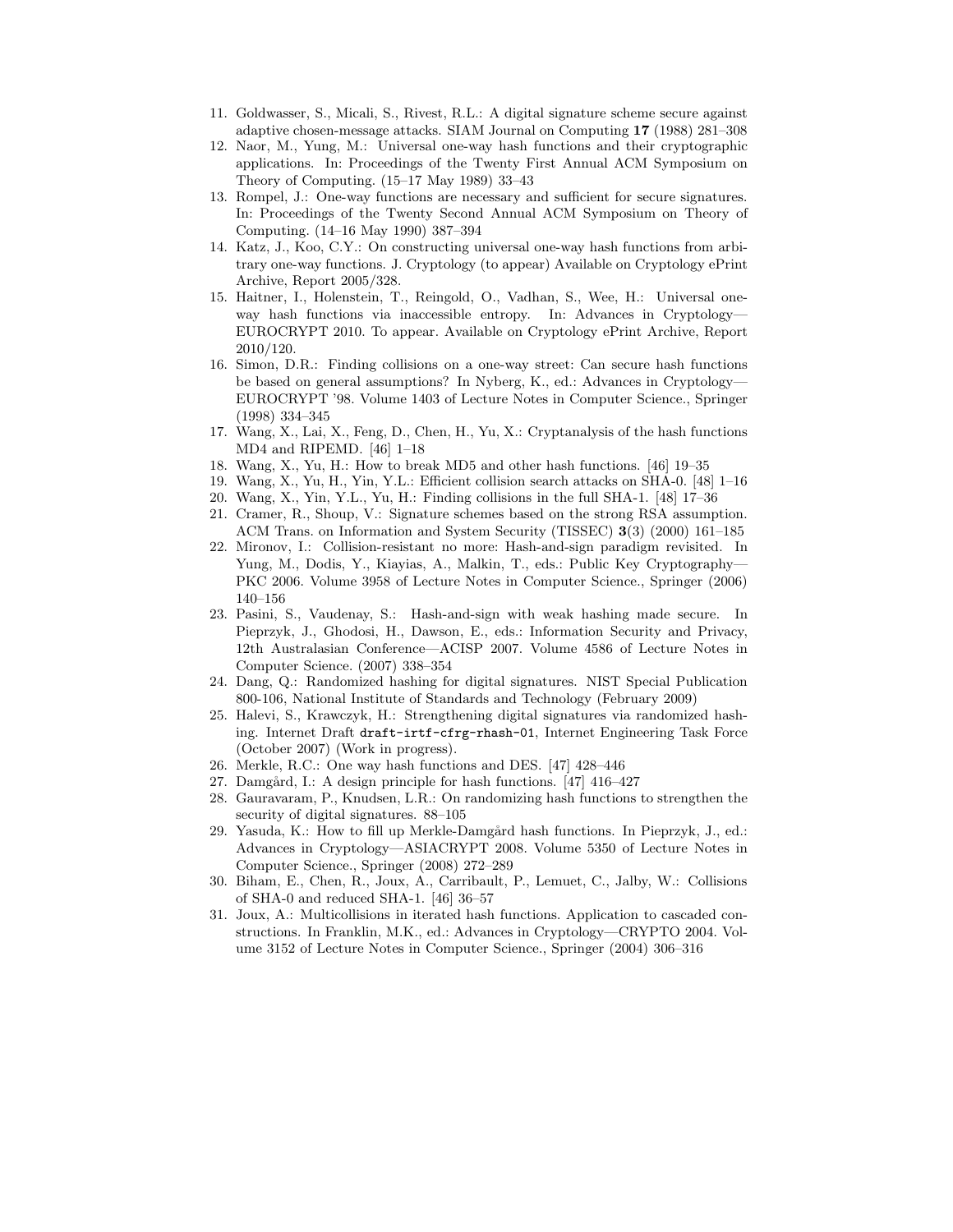- 32. Kelsey, J., Schneier, B.: Second preimages on n-bit hash functions for much less than  $2^n$  work. [46] 474-490
- 33. Kelsey, J., Kohno, T.: Herding hash functions and the Nostradamus attack. In Vaudenay, S., ed.: Advances in Cryptology—EUROCRYPT 2006. Volume 4004 of Lecture Notes in Computer Science., Springer (2006) 183–200
- 34. Bellare, M., Rogaway, P.: Collision-resistant hashing: Towards making UOWHFs practical. In Kaliski, Jr., B.S., ed.: Advances in Cryptology—CRYPTO '97. Volume 1294 of Lecture Notes in Computer Science., Springer (1997) 470–484
- 35. Wegman, M.N., Carter, L.: New hash functions and their use in authentication and set equality. J. Comput. Syst. Sci. 22(3) (1981) 265–279
- 36. Dodis, Y., Haitner, I. Private communication
- 37. Shoup, V.: A composition theorem for universal one-way hash functions. In Preneel, B., ed.: Advances in Cryptology—EUROCRYPT 2000. Volume 1807 of Lecture Notes in Computer Science., Springer (2000) 445–452
- 38. Mironov, I.: Hash functions: From Merkle-Damgård to Shoup. In Pfitzmann, B., ed.: Advances in Cryptology—EUROCRYPT 2001. Volume 2045 of Lecture Notes in Computer Science., Springer (2001) 166–181
- 39. Sarkar, P.: Masking based domain extenders for UOWHFs: Bounds and constructions. IEEE Transactions on Information Theory 51(12) (December 2005) 4299– 4311
- 40. Sarkar, P.: Construction of universal one-way hash functions: Tree hashing revisited. Discrete Applied Mathematics 155(16) (2007) 2174–2180
- 41. Sarkar, P.: Domain extender for collision resistant hash functions: Improving upon Merkle-Damgård iteration. Discrete Applied Mathematics 157(5) (2009) 1086– 1097
- 42. Bellare, M., Ristenpart, T.: Multi-property-preserving hash domain extension and the EMD transform. In Lai, X., Chen, K., eds.: Advances in Cryptology— ASIACRYPT 2006. Volume 4284 of Lecture Notes in Computer Science., Springer (2006) 299–314
- 43. Andreeva, E., Neven, G., Preneel, B., Shrimpton, T.: Seven-property-preserving iterated hashing: ROX. In Kurosawa, K., ed.: Advances in Cryptology— ASIACRYPT 2007. Volume 4833 of Lecture Notes in Computer Science., Springer (2007) 130–146
- 44. Bellare, M., Ristenpart, T.: Hash functions in the dedicated-key setting: Design choices and MPP transforms. In Arge, L., Cachin, C., Jurdzinski, T., Tarlecki, A., eds.: Automata, Languages and Programming, 34th International Colloquium, ICALP 2007. Volume 4596 of Lecture Notes in Computer Science., Springer (2007) 399–410
- 45. Impagliazzo, R., Naor, M.: Efficient cryptographic schemes provably as secure as subset sum. J. Cryptology 9(4) (1996) 199–216
- 46. Cramer, R., ed.: Advances in Cryptology—EUROCRYPT 2005: 24th Annual International Conference on the Theory and Applications of Cryptographic Techniques, Aarhus, Denmark, May 22–26, 2005, Proceedings. Volume 3494 of Lecture Notes in Computer Science., Springer (2005)
- 47. Brassard, G., ed.: Advances in Cryptology—CRYPTO '89, 9th Annual International Cryptology Conference, Santa Barbara, California, USA, August 20–24, 1989, Proceedings. Volume 435 of Lecture Notes in Computer Science., Springer (1990)
- 48. Shoup, V., ed.: Advances in Cryptology—CRYPTO 2005: 25th Annual International Cryptology Conference, Santa Barbara, California, USA, August 14–18,